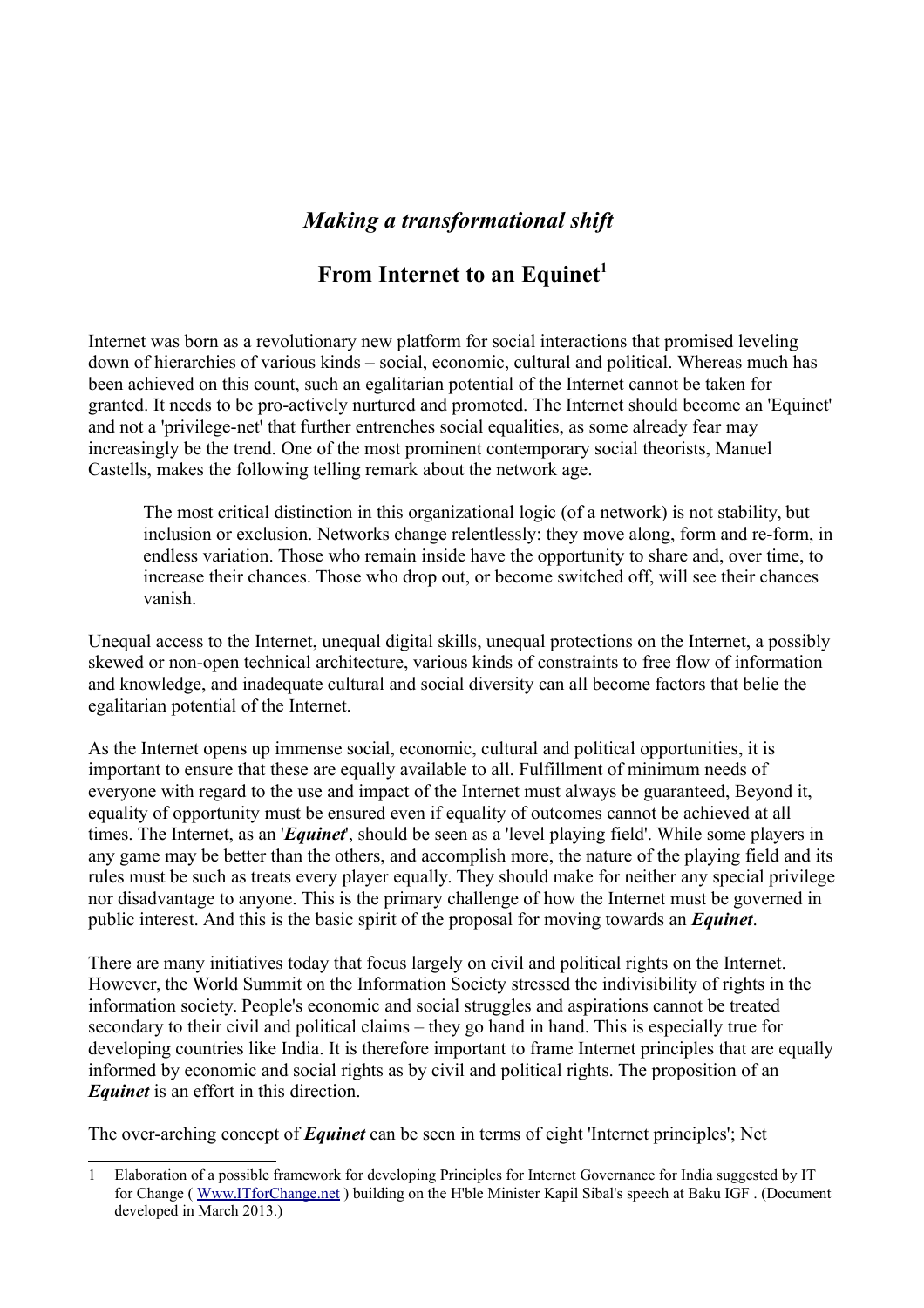Presence, Net Equality, Net Expression, Net Knowledge, Net Protection, Net Diversity, Net Distribution and Net Participation.

### **Net Presence**

Everyone has a right to access the Internet and to be able to fully participate in all social activities on the Internet. Everyone shall be provided with all the necessary capacity and skills to have an adequate presence on the Internet so as to be able to achieve her/his full potential. Therefore, not only access to the Internet, but such a full-fledged, effective and empowered presence on the Internet (or Net Presence) is everyone's right, which must be ensured.

# **Net Equality**

The fundamental techno-architectural principle of the Internet is that the network is completely unmindful with regard to whatever moves over it, in the form of digital bits<sup>[2](#page-1-0)</sup>. In social terms, this principle transforms into the Internet treating all social actors, content, applications, appliances, sub-networks etc equally, without any discrimination whatsoever on economic, social or political basis. Further, the network should employ only open standards so that everyone can participate and innovate equally, and there are no exclusions or lock-ins caused due to proprietary standards. Neutrality and equality should be ensured not only at the technical level but also in overall operations on the socio-technical network so that it remains a vibrant space both for open collaboration and fully competitive markets. Collaborative practices on the Internet should be suitably promoted. Anti-competitive and monopolistic practices on the network have to be addressed adequately in order to ensure that unfair barriers do not get constructed restricting entry of new players – economic, social, cultural as well as political ones.

### **Net Expression**

Internet must be promoted as the bastion of free expression and participatory democracy. It is through freedom and equality of expression that people can seek and get political equality, which is basic to democracy. In this regard, the Internet must be seen as the new media that will underpin modern democracies, and thus be treated as a space where everyone's right to communicate and free expression is not only protected, but is ensured pro-actively.

# **Net Knowledge**

Knowledge is the principal resource and means of civilizational growth, as also its equitable distribution is key to social equality. Internet was first developed as a network to exchange knowledge, which function still remains primary although the 'marketplace' nature of the Internet often gets more prominence. The Internet must be promoted as a space for free flow and exchange of ideas, information and knowledge. A space, to quote the Declaration of Principles of the World summit on the Information Society, "where everyone can create, access, utilize and share information and knowledge". The role of the Internet in sharing and co-constructing knowledge should be given central importance while protecting intellectual property rights to an adequate level of individual and social returns. It is required to pursue and promote Internet as an instrument for 'deepening of the public domain'[3](#page-1-1) .

# **Net Protection**

In order to be able to use the Internet effectively, adequate Net Protection must be provided to all. Such protection will cover issues like privacy and data safety, to protection from other kinds of more direct harms. States should forgo offensive strategies on the Internet, declaring it a zone of peace and mutual cooperation. They must also collaborate in controlling and bringing to justice

<span id="page-1-0"></span><sup>2</sup> Also called the principle of 'net neutrality', often considered the basic architectural principle of the Internet.

<span id="page-1-1"></span><sup>3</sup> From the 'Development Agenda' at World Intellectual Property Organization